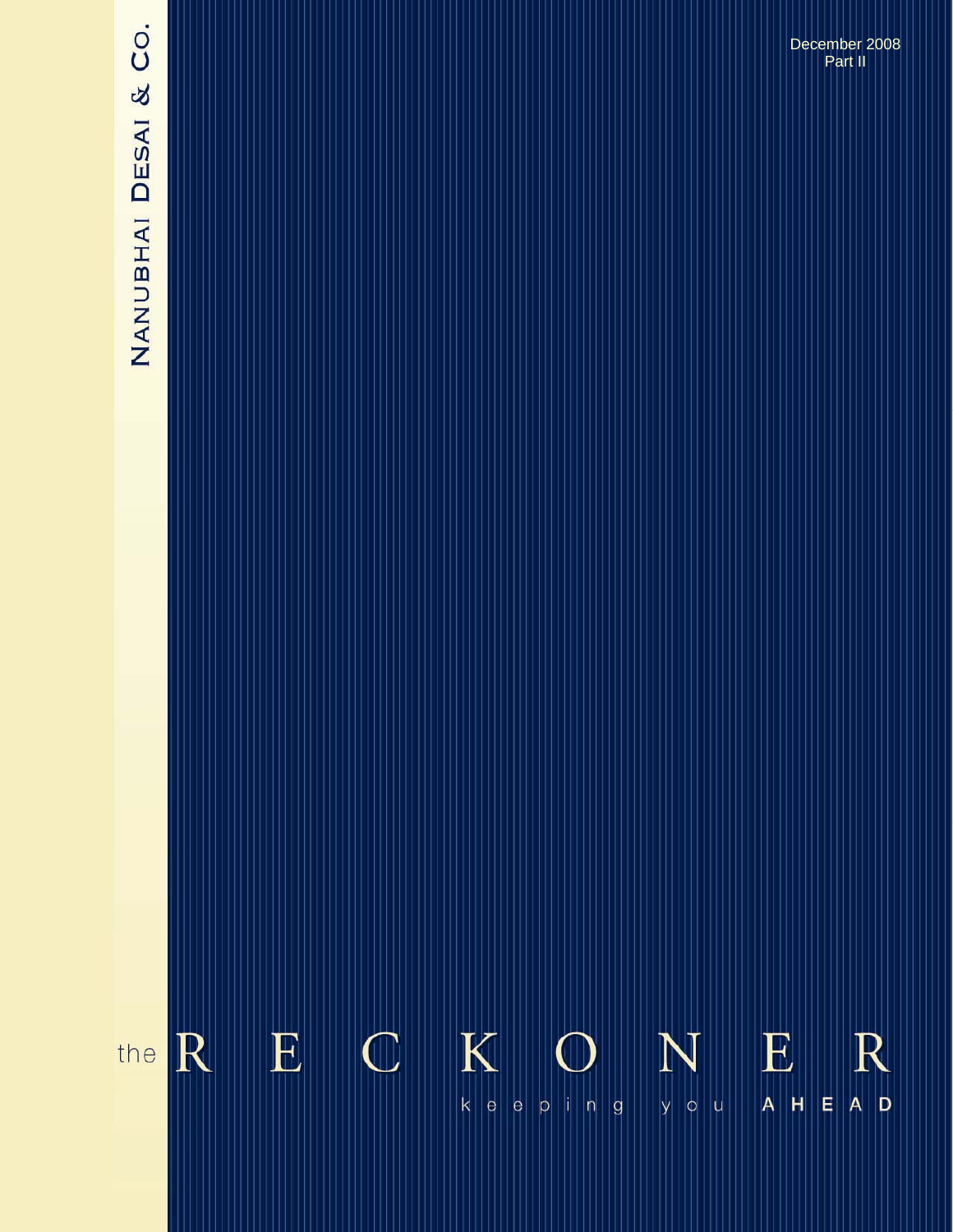**Contents** 

## **REGULATIONS GOVERNING INVESTMENTS ... 3**

| <b>GOVERNMENT AND RBI ANNOUNCES NEW FISCAL STIMULUS</b> |  |
|---------------------------------------------------------|--|
|                                                         |  |
|                                                         |  |
|                                                         |  |
|                                                         |  |

# **DISCLAIMER AND STATUTORY NOTICE.......... 6**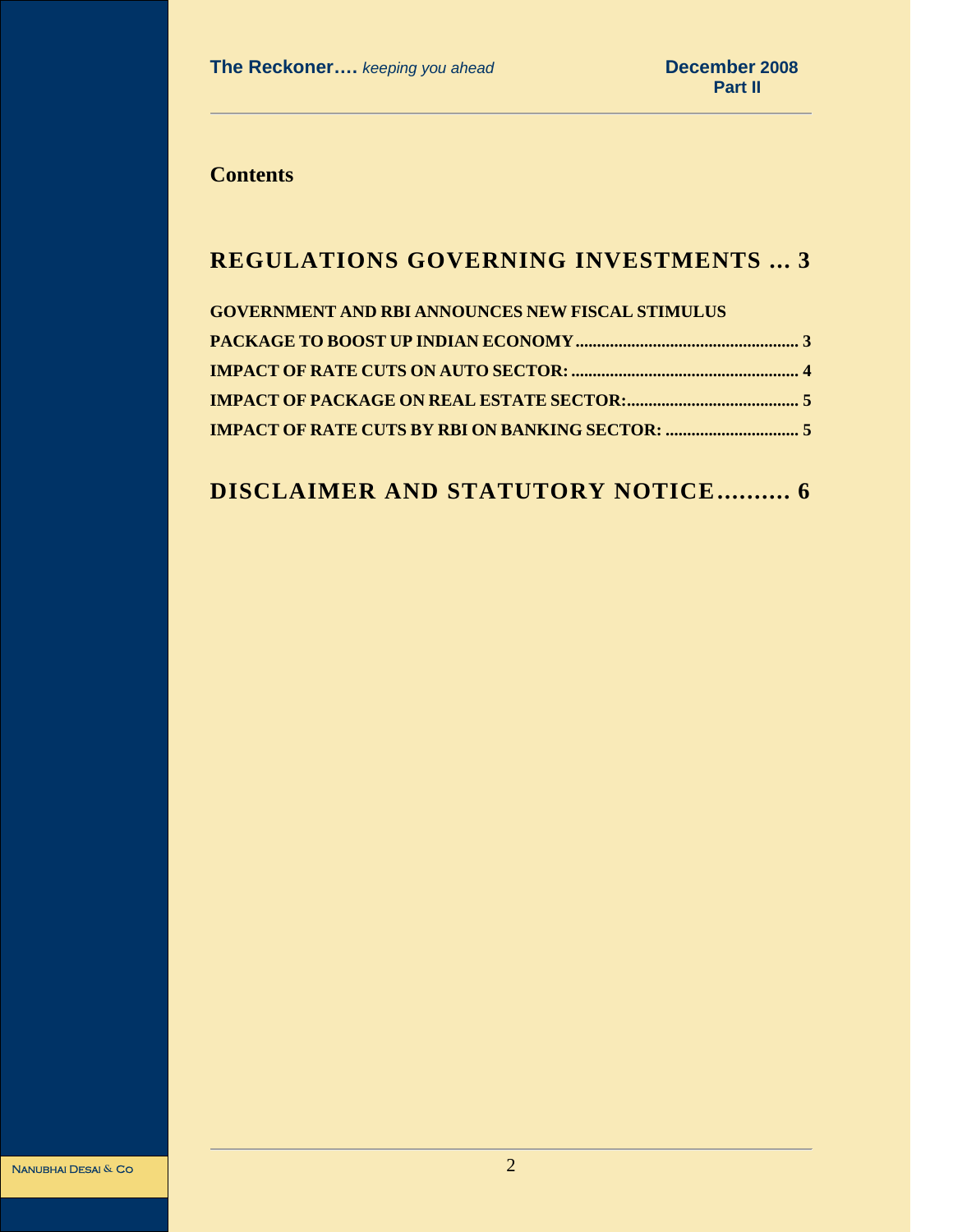# **REGULATIONS GOVERNING INVESTMENTS**

### **GOVERNMENT AND RBI ANNOUNCES NEW FISCAL STIMULUS PACKAGE TO BOOST UP INDIAN ECONOMY**

Looking into the present economic scenario prevailing all over the world and in India, the Government has unveiled a Rs. 30,700 crores (appx US\$ 7 billion) fiscal stimulus package to boost up the Indian economy. Faced with slowing economy that's refusing to respond to monetary measures such as interest cuts, the Government took the fiscal route to stimulate growth.

The package mainly comprises additional spending and cut of the excise duty rates, aimed to boost the consumption. It announced an across-the-board 4% cut in excise duty rates – which even if it had come as part of the annual budget, would have been considered a big deal.

| Sr.                 | <b>Measures</b>                                                                                                                                                             | <b>Impact</b>                                                                                                                                                                                                        |
|---------------------|-----------------------------------------------------------------------------------------------------------------------------------------------------------------------------|----------------------------------------------------------------------------------------------------------------------------------------------------------------------------------------------------------------------|
| No.<br>$\mathbf{1}$ | Rs. 20,000 crores increase in<br>planned expenditures.                                                                                                                      | This will stimulate investments<br>and<br>demand in industries.                                                                                                                                                      |
| $\overline{2}$      | Government owned banks to<br>announce separate packages<br>for home loans up to Rs. 5<br>lakhs and loans between Rs. 5<br>lakhs and Rs. 20 lakhs.                           | This will make home loans cheaper and<br>that will boost real estate industry, which<br>will engender demand for cement and<br>steel.                                                                                |
| 3                   | Higher spend (to push up)<br>fiscal deficit).                                                                                                                               | It is desirable in times of slimming<br>down.                                                                                                                                                                        |
| $\overline{4}$      | Export incentives of over Rs.<br>2,000 crores which includes<br>special incentive for textiles,<br>handloom, handicraft, gems<br>and jewellery, leather and<br>marine food. | This will create cheaper credit and more<br>increased availability of debt to<br>exporters.                                                                                                                          |
| 5                   | Indian Infrastructure Finance<br>Company Limited (IIFCL) to<br>raise tax-free bonds of Rs.<br>10,000 crores.                                                                | This will enable the IIFCL to raise funds<br>at a lower interest tare. The funds raised<br>will be used for refinancing long-term<br>loans for infrastructure projects in ports,<br>highways and power under public- |

Following are some measures and their probable impact on Indian economy: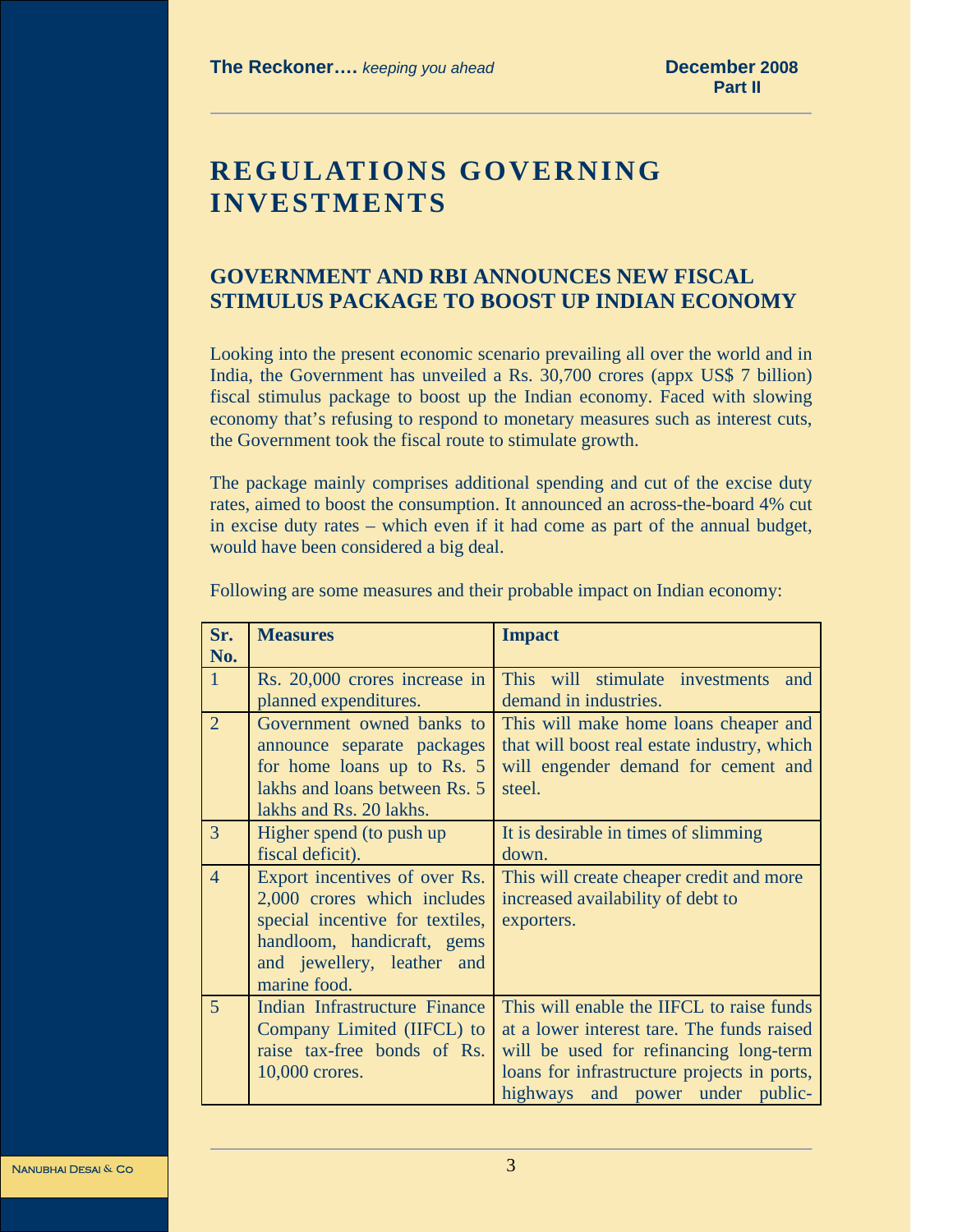| Sr.<br>No. | <b>Measures</b>                                                                                                                                                                           | <b>Impact</b>                                                                                                                                                                                                                                |
|------------|-------------------------------------------------------------------------------------------------------------------------------------------------------------------------------------------|----------------------------------------------------------------------------------------------------------------------------------------------------------------------------------------------------------------------------------------------|
|            |                                                                                                                                                                                           | private partnership (PPP). It will boost<br>demand for steel, cement and other<br><i>items.</i>                                                                                                                                              |
| 6          | 4% cut to excise duty rates.<br>The excise duty cut applies to<br>manufactured<br>all<br>goods<br>except petroleum and those<br>where the current rate is less<br>than $4\%$ .            | If concerned manufacturer pass on the<br>4% cut, ex-factory prices will come<br>down by 4% and retail consumers will be<br>benefited by this reduction in price,<br>hence more buying, increase in demand<br>will lead to higher production. |
|            | For medium, small and micro<br>enterprises (MSMEs) increase<br>in guarantee cover on loans to<br>lending institutions from Rs.<br>50 lakhs to Rs. 1 crore with<br>guarantee cover of 50%. | It will increase in availability of more<br>funds to medium, small and micro<br>enterprises (MSMEs) by lending<br>institutions.                                                                                                              |

The Reserve Bank of India (RBI) has also taken the steps to boost growth and shore up investor confidence amid signs of economic slowdown. The RBI cut the repo rate – the rate at which RBI lends to banks – by 100 basis points to 6.5% from 7.5% and reverse repo rate – the rate at which banks parks excess funds with RBI – by 100 basis points to 5% from 6 %, effective from December 8, 2008. The 6.5 per cent repo rate is the lowest rate in 2-1/2 years while the 5 per cent reverse repo rate is its lowest in more than three years.

This will help the real estate companies to tide over the current credit crunch and weak demand. The RBI has also allowed the restructuring of commercial real estate loans up to June 30, 2009. The loans granted by banks to housing finance companies with a ticket value of up to Rs. 20 lakhs to home buyers will be classified under priority sector. This means a home buyer will get a loan upto Rs. 20 lakhs at a lower rate even from housing finance companies thus getting a wider choice of lenders.

#### **IMPACT OF RATE CUTS ON AUTO SECTOR:**

The 4% reduction in excise duty rates will stimulate the auto industry. However, it will take 2 to 3 months before we see a rebound in demand in the auto sector industries.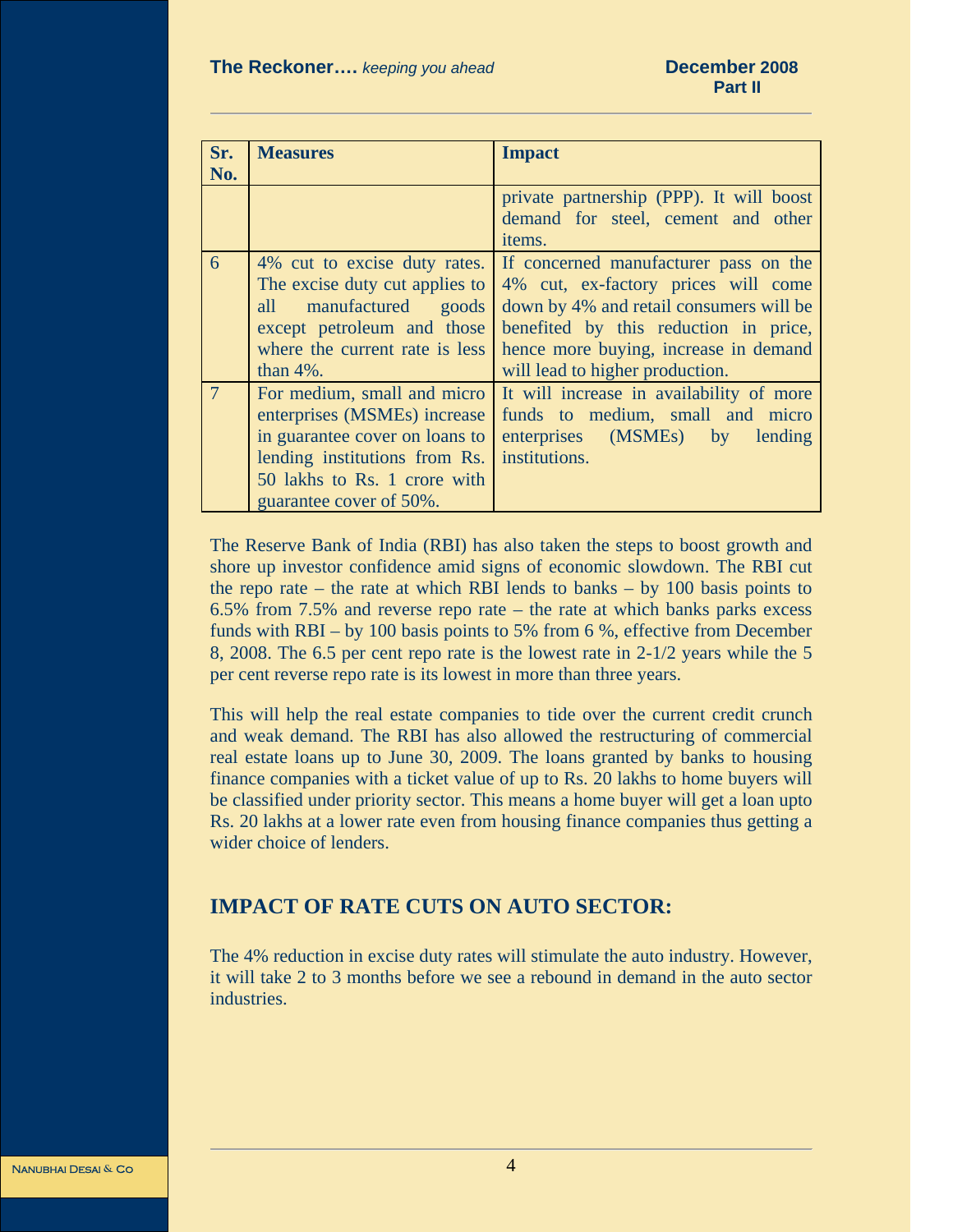#### **IMPACT OF PACKAGE ON REAL ESTATE SECTOR:**

The package announced by the government will boost the demand for housing in non-metros and bring back growth in the real estate sectors. The package will help economically weaker sections but will have limited impact in metros and super metros.

The package is expected to generate good growth momentum to the realty sectors.

#### **IMPACT OF RATE CUTS BY RBI ON BANKING SECTOR:**

The cutting down of repo rate and reverse repo rate by RBI, will reduce the deposit rates and lending rates of banking sectors. Overnight call rate will also come down. The housing loans will become less costly to the prospective home buyers.